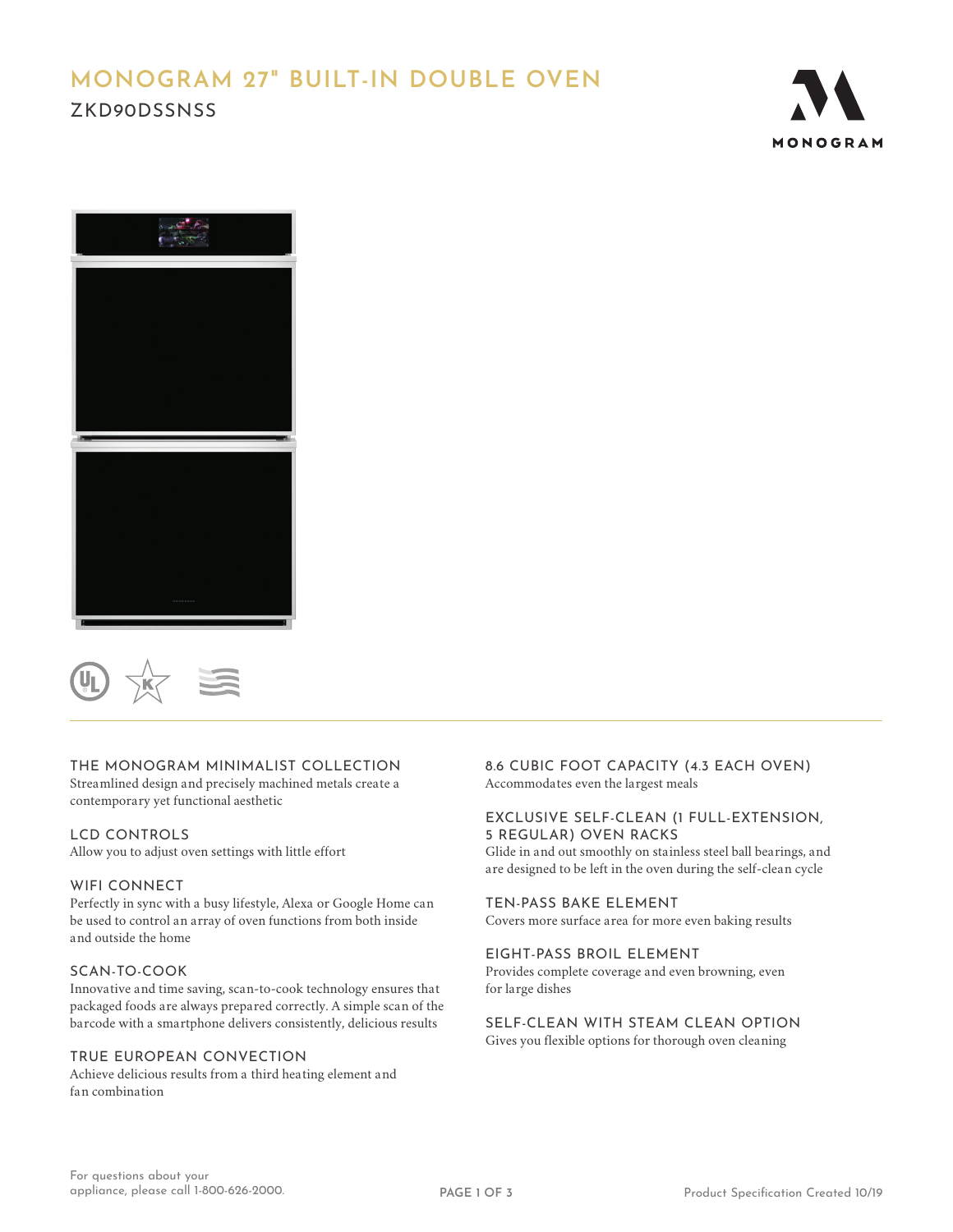



### **SPECIFICATIONS**

| Overall Width                                 | 26 3/4" (68.0 cm)                                                              |
|-----------------------------------------------|--------------------------------------------------------------------------------|
| Overall Height                                | 51 1/8" (130.0 cm)                                                             |
| Overall Depth<br>Including Handle             | 26 13/16" (68.1 cm)                                                            |
| Oven Door Clearance                           | 20 9/16" (52.2 cm)                                                             |
| Overall Oven<br>Interior Capacity             | 8.6 cu. ft (243.6 Liters)                                                      |
| Oven Interior Dimensions<br>(WxHxD) each oven | $911/9''$ x 17 $1/4''$ x $90''$<br>$(54.6 \times 43.8 \times 50.8 \text{ cm})$ |
| Minimum Cabinet Width*                        | 27" (76.2 cm)                                                                  |
| Minimum Cabinet Depth*                        | 24" (61.0 cm)                                                                  |
| Minimum Base Support                          | 400 lbs. (181 kg)                                                              |
| Cutout Width*                                 | 25" (63.5 cm) Min<br>25 1/4" (64.1 cm) Max                                     |
| Cutout Height*                                | 49 11/16" (126.2 cm) Min<br>50 1/8" (127.3 cm) Min                             |
| Cutout Depth*                                 | 23 1/2" (59.7 cm) Min                                                          |
| Volts/Hertz/Amps                              | 240/208 V AC, 60 Hz, 40A                                                       |
| Conduit Length                                | 48" (72" available special<br>order: WB18T10398)                               |
| <b>Electrical Rating</b>                      | 5.4 kW at 208V<br>7.2 kW at 240V                                               |
| Shipping Weight                               | 250 lbs. (114 kg)                                                              |

\* Additional space will be needed for flush installation.

### **ATTENTION ELECTRICIAN:**

A 240/208V, 60Hz, 30 Amp circuit is required. An individual properly grounded branch circuit or circuit breaker is required. Hardware junction box is required for built-in product.

### **OVERALL DIMENSIONS**





Dimensions in parentheses are in centimeters unless otherwise noted. Actual product dimensions may vary due to manufacturing tolerances.